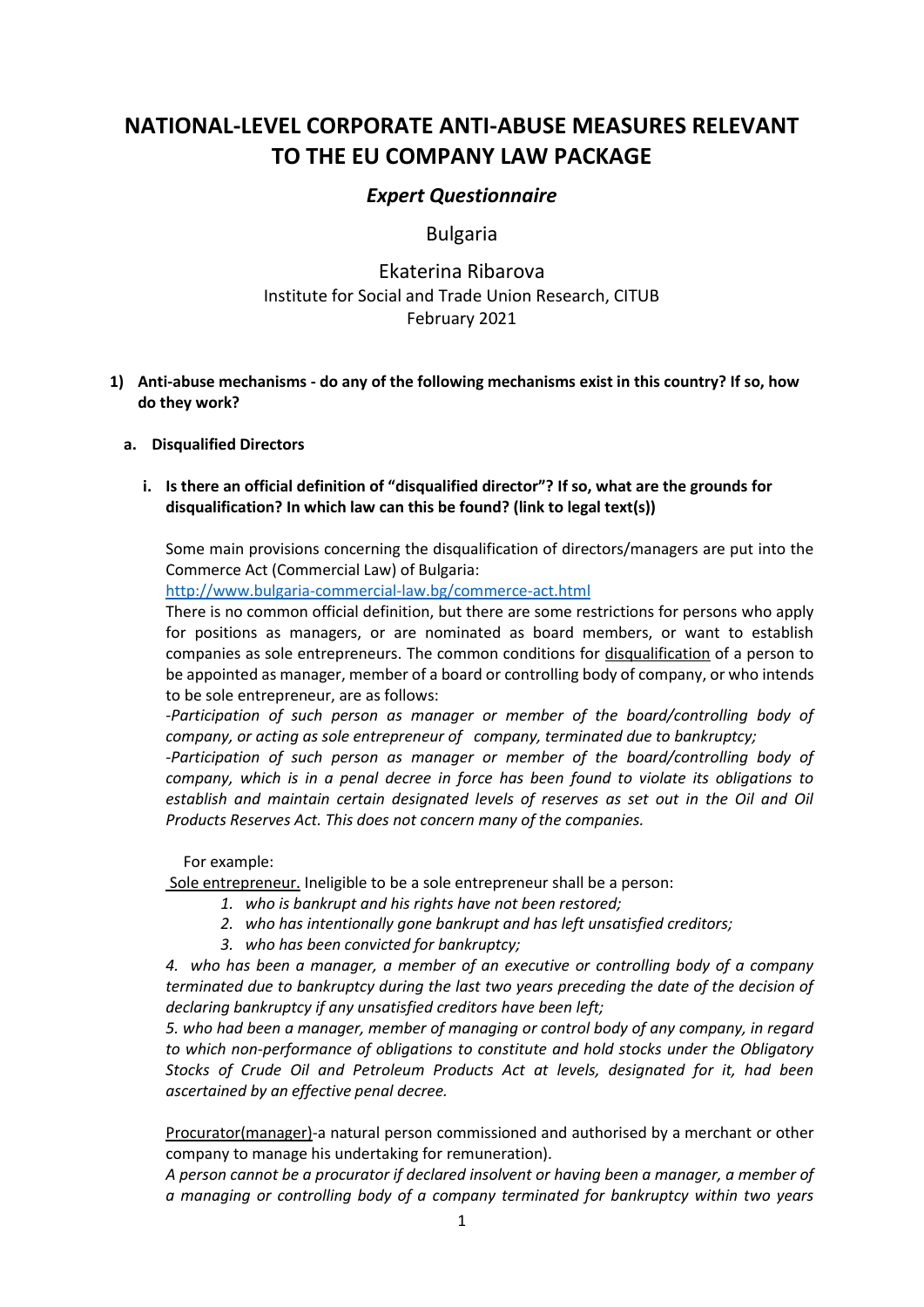*before the date of the decision for declaring bankruptcy if any unsatisfied creditors have remained.*

#### Limited liability company

*The following cannot be a manager: any person declared insolvent, a member of a management or control body of a company terminated due to insolvency during the last two years preceding the date of the decision for declaring insolvency if any unsatisfied creditors have remained. Also cannot be a manager: a person, who has been a manager, member of a management or control body of a company, which in a valid penal decree has been found in breach of their obligations to create and maintain the prescribed reserve levels under the Act on Reserves of Crude Oil and Petroleum Products.*

*The following may not be controllers: managers and company employees, spouses and relatives of the managers and company employees, persons who have been deprived due to a conviction of the right to hold a position of financial accountability.*

#### Joint stock company

A person may not be member of a board (board of directors in one-tier system, supervisory board and managing board in the two-tier system), if he/she:

*1. has been a member of a management or controlling body of a company terminated due to*  bankruptcy during the last two years preceding the date of the decision for declaring *bankruptcy, if there remain unsatisfied creditors;*

*2. has been a member of a management or controlling body of a company, which in a penal decree in force has been found to violate its obligations to establish and maintain certain designated levels of reserves as set out in the Oil and Oil Products Reserves Act.*

*3. does not meet other requirements provided for in the statutes.*

# **ii. Is there an official list of (current) disqualified directors? If so, where can this be found? (name of organization maintaining it and link)**

There is no official list of the (current) disqualified directors. However, the registration body and the other institutions responsible for the control of registration and of regulation of company activities have access to all the cases where the above-mentioned conditions for disqualification (point i) could be identified, for example – companies terminated due to insolvency/bankruptcy etc.

#### **iii. If there is an official list, who has access to this list (general public or restricted)?**

There is no official list. However, all the bodies and institutions which are responsible for the company registration, regulation of company activities, procedures for insolvency and bankruptcy etc. have access to the cases mentioned in point i:

- Registry Agency (Commercial register);
- Ministry of Economics;
- Ministry of Finance;
- National Revenue Agency;
- Financial Intelligence Agency;
- Financial Supervision Commission;
- Prosecutors' offices;
- Courts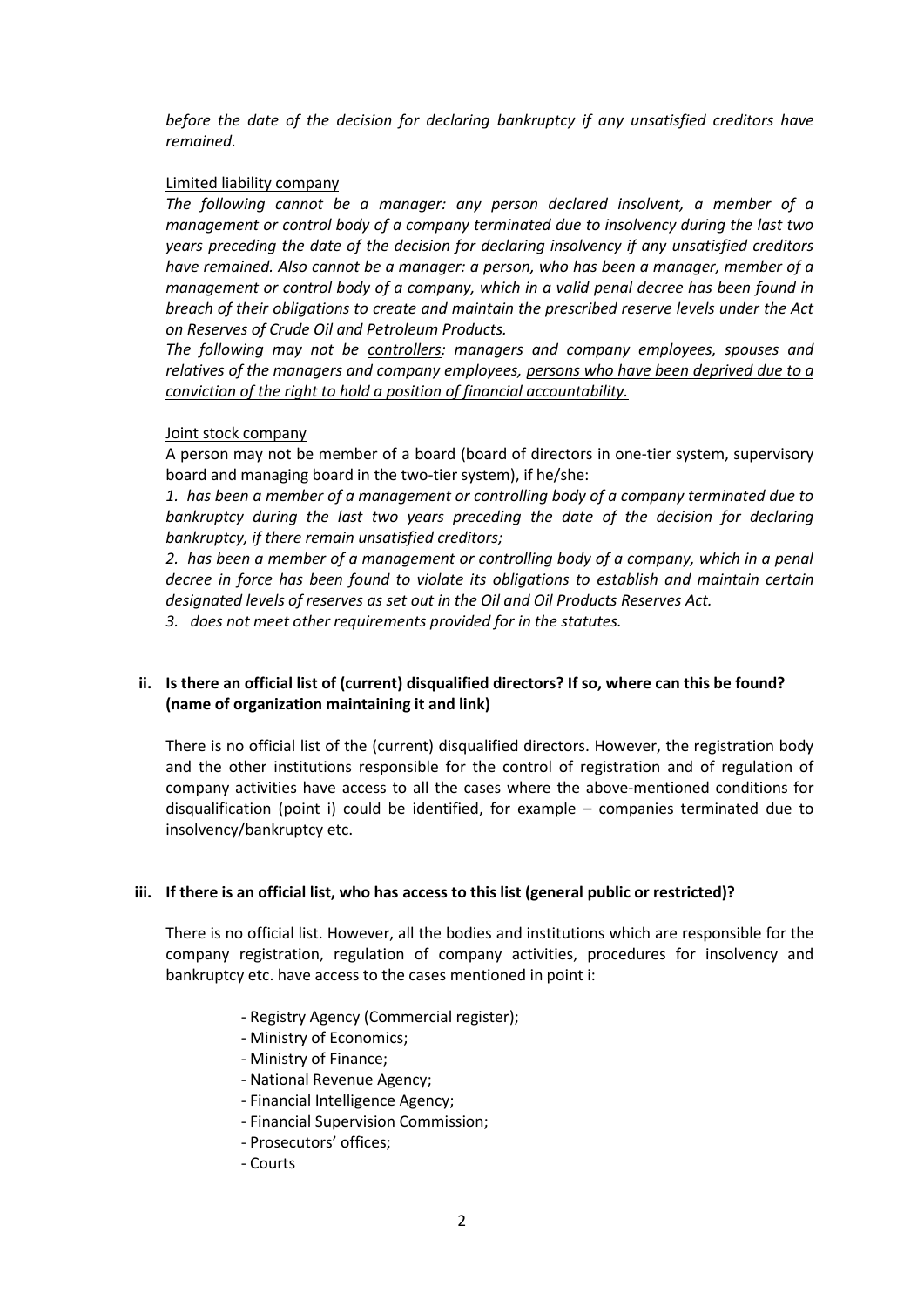Some other bodies responsible for regulation of company activities also could have access.

The information is not restricted for the public. If there is an interest expressed by a natural or legal person, institution or media, obtaining such information is possible. The procedures for dissolution, liquidation and bankruptcy/insolvency are made at the court and the decisions of the court shall be registered at the Commercial register. The list of such companies is public and everybody can obtain information about the managers or members of the boards of such companies. The procedure to obtain such information follows the rules of the Registry Agency (Commercial register) on access to information.

#### **b. Beneficial Owners**

# **i. Where is the database of beneficial owners and which organisation maintains it (link)?**

The data on beneficial owners should be put into the Commercial register at the Registry Agency, according to new amendments in the Commercial Act –art.65 A. <https://lex.bg/laws/ldoc/-14917630> (in Bulgarian)<sup>1</sup> and in the Law for Measures Against Money Laundering: [http://bcnl.org/en/legislation/law-for-the-measures-against-money](http://bcnl.org/en/legislation/law-for-the-measures-against-money-laundering.html)[laundering.html](http://bcnl.org/en/legislation/law-for-the-measures-against-money-laundering.html)

The procedure for registration requires the following data on the beneficial owners:

Data on physical persons: names, identification number, citizenship, date of birth, country of residence;

Data on the controlling company (in case the company which is applying for registration is under control of another company) - registration data, owners, representatives, form of the company, seat, address and identification data on the persons, who represent it;

- Data on the representative who is residing in Bulgaria (in case of registration of a branch of a company, with its seat in another country);
- All changes in ownership

# **ii. Are there any checks on the authenticity of beneficial owners, or does the organisation depend on a "statutory declaration" or "affidavit" from the company directors?**

Usually the statutory declaration/ affidavit from the company is used, but the authenticity of the beneficial owners is also checked by the employees in the Commercial Register.

The companies, applying for registration shall provide all the necessary data on their beneficial owners, in case the beneficial owners are not mentioned among the official owners in the documents for firm foundation.

The documents containing data on the beneficial owners are reviewed separately from the other documents according to:

The Law on the Commercial Register and the Register of the Non-profit Legal Entities [\(https://www.lex.bg/laws/ldoc/2135522741\)](https://www.lex.bg/laws/ldoc/2135522741),

The Law on the measures against money laundering [\(http://bcnl.org/en/legislation/law-for](http://bcnl.org/en/legislation/law-for-the-measures-against-money-laundering.html)[the-measures-against-money-laundering.html\)](http://bcnl.org/en/legislation/law-for-the-measures-against-money-laundering.html)

and

 $1$  This link refers to the Bulgarian text, as the new amendments could be found only in Bulgarian. The link with English text of the Commercial law is mentioned above, on point i)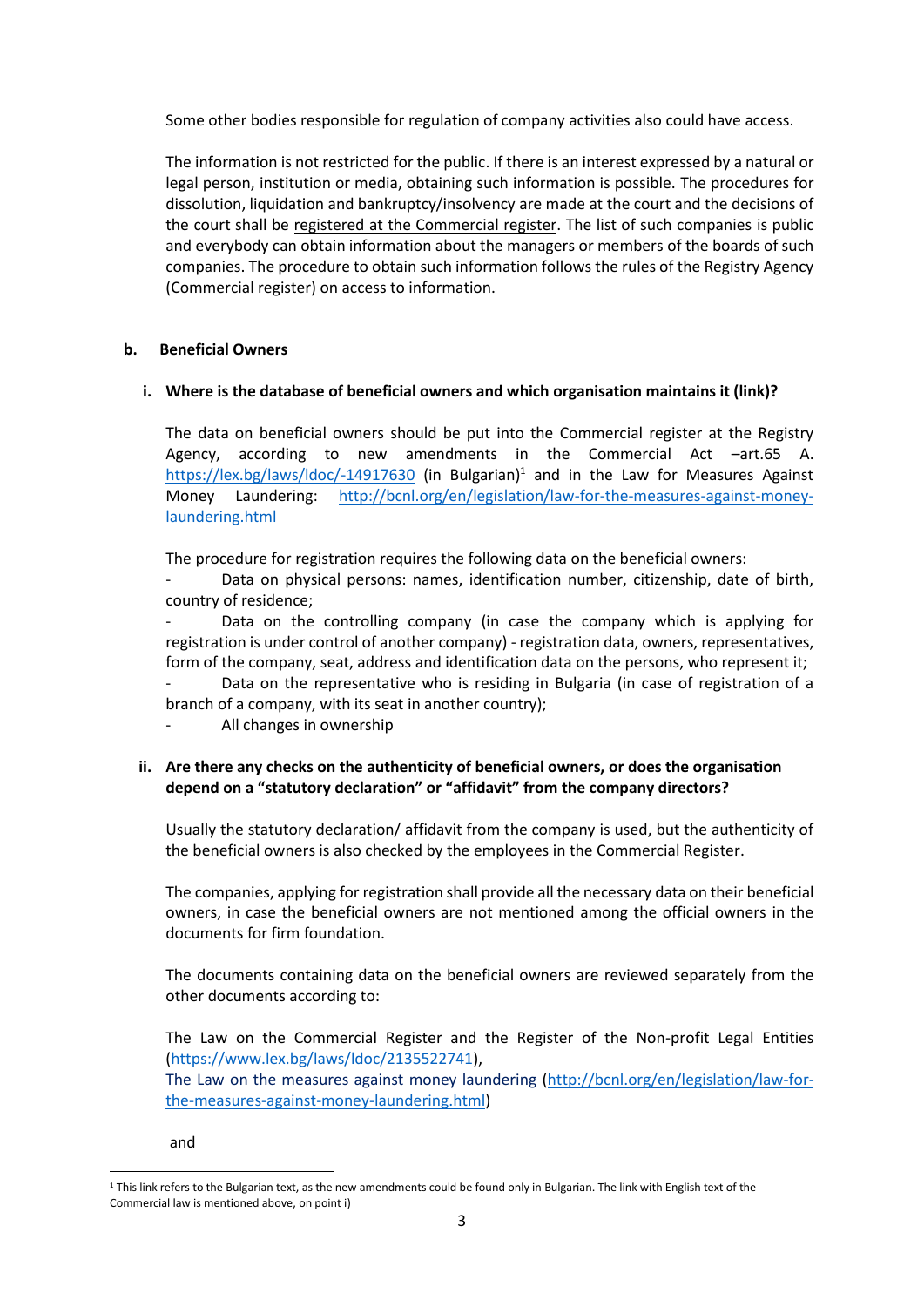The Law on the economic and financial relations with companies, registered under preferential tax regime jurisdictions, the persons related to them, and their beneficial owners. [\(https://www.lex.bg/bg/laws/ldoc/2136014509\)](https://www.lex.bg/bg/laws/ldoc/2136014509).

The commercial register officers shall check the identity of the beneficial owners, based on the available data. They can also get information from the other authorities and institutions, which are responsible for check of the beneficial owners in cases of trade deals, financial transactions etc.

In the case of foreign owned companies and owners who are not Bulgarian residents, the officers can use the common network with registry authorities from another member states.

In case of data indicating possible money laundering or other violations of the law, the Registry agency shall inform the institutions, which are responsible for detailed checks.

Additional notes:

According to the Law on Measures Against Money Laundering [\(http://bcnl.org/en/legislation/law-for-the-measures-against-money-laundering.html\)](http://bcnl.org/en/legislation/law-for-the-measures-against-money-laundering.html):

The Bulgarian National Bank, banks and other financial organisations (insurance companies, brokers, financial intermediators and others), public administration bodies, including the National Revenue Agency, Non-profit legal entities (NGOs and others), notaries, legal and financial consultants, etc. have the right to check the identity of beneficial owners, in case they have relations with the company. They should also share their information with the Financial Intelligence Directorate at the National Security Agency, in cases of doubt or proof of money laundering or other criminal actions. This is especially envisaged for the banks.

All the institutions, companies and non-profit legal entities, who have obligations to make checks according to the Law on the measures against money laundering shall keep the data for at least 5 years, with the exception of cases when the Financial Intelligence Directorate at the National Security Agency can recommend extension of the term, but up to 2 additional years. The information on the physical and legal persons for whom data on money laundering or terrorism finance are collected at special register at the National Revenue Agency. Also, other authorities like Financial Intelligence Directorate and other directorates of the National Security Agency, prosecutors' offices, courts etc. shall have access to these data.

# **iii. How quickly must the company give notice when ownership has changed (updating of lists/databases)?**

According to the Commercial law, the notice should be given within 7 days of the date of change of ownership.

#### **iv. Who has access to the beneficial ownership database? Does the general public have unrestricted access, restricted access or no access?**

The general public has access to data in the Commercial register if the name and/or personnel identification number of owner/s or /and special identification number (BULSTAT number) of the company are known.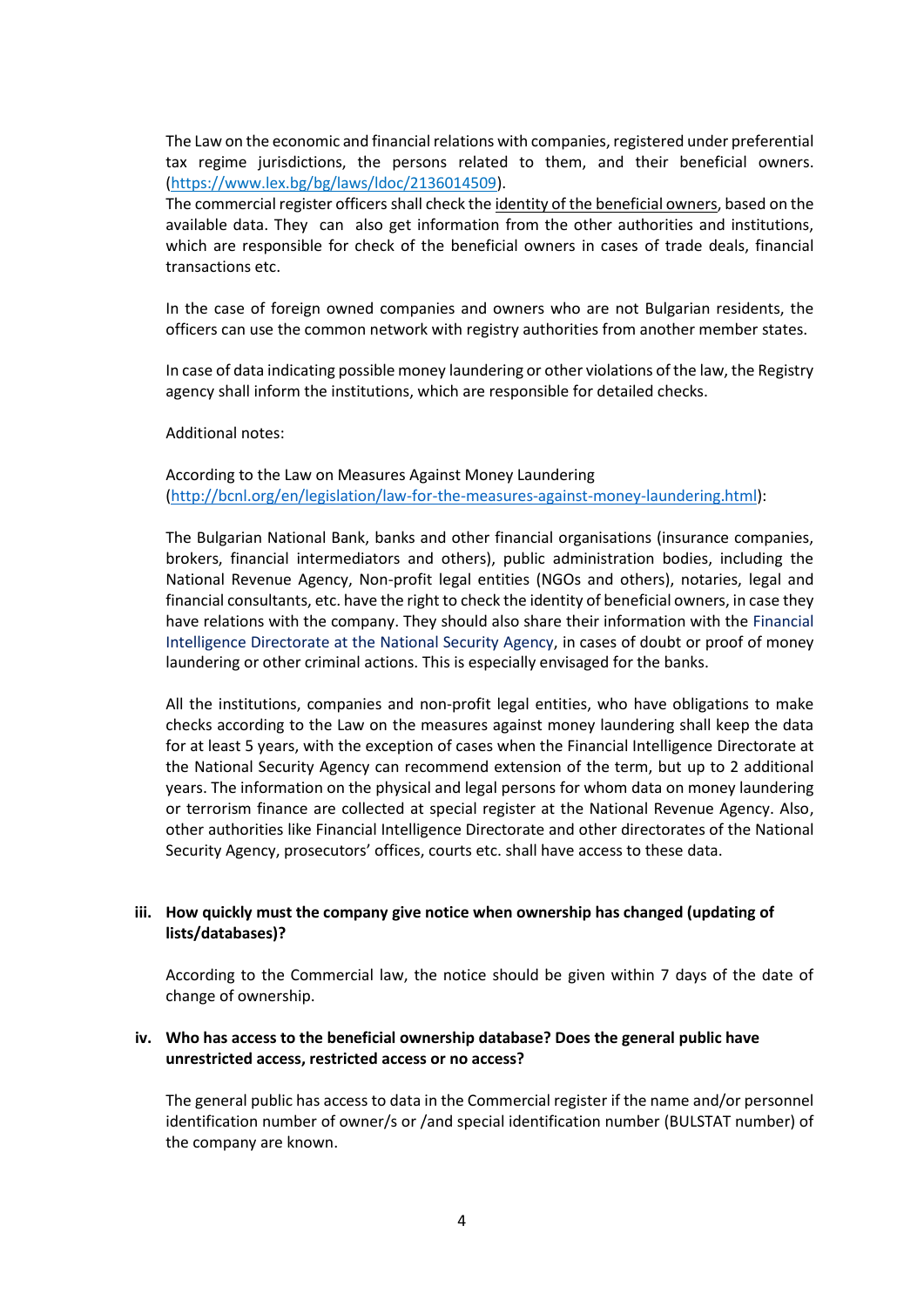According to the Rules of the Registration Agency everybody can have on-line access with application and presenting his/her identity card (or special code, issued by the Registration Agency in cases of on-line access). Public institutions and companies, as well the officially registered Non-Profit Legal Entities have access due to their functions.

# **c. Electronic identity (eID) scheme – is there a scheme registered with the European Commission, and if so, what eIDAS level of assurance does it have?**

There is an electronic identity scheme. According to the Law on Electronic Documents and Electronic ID (https://www.lex.bg/laws/ldoc/2135180800), a general, improved and qualified electronic signature is used. The law is prepared in accordance to the Regulation N 910/2014 (EC). The Executive Agency "Bulgarian Accreditation Service" is responsible on the certification of the devices for carrying out qualified electronic signatures and electronic seals. There is also a public register of the persons, who are certified to use electronic signatures and seals and of the devices they are using for qualified electronic signatures and seals.

However, this eID scheme is still not registered with the European Commission, as the procedure for final establishment of the electronic identity scheme has been extended to 2023. The Registry agency requires a qualified electronic signature and seal for on-line registration.

#### **2) Company registry – transparency, access, cost**

# **a. Which organization maintains the company registry? (name and link)**

The company registry is maintained by the Commercial register, which is a division of the Registry Agency [\(https://www.registryagency.bg/bg/registri/targovski-registar\)](https://www.registryagency.bg/bg/registri/targovski-registar).

There is also another compulsory register, which is managed by the Registry Agency. This is register BULSTAT, where all the companies and Non-profit legal entities should be registered, as well as self-employed persons. It is linked with the corporate tax regime for companies and ensures a specific identification code for every company, legal non-profit entity and self – employed person. Every company has a unique BULSTAT number, which is of use for search of company data in the Commercial register.

In addition to companies founded in Bulgaria, the branches of companies whose seats are in another Member State shall be registered in the Commercial register and in BULSTAT register.

# **b. To what extent is the registry digitalized? Can company foundations/registrations and reporting be carried out fully online/digitally?**

The registration procedure can be implemented on-line, with the exception of the verification of the company foundation at the notary.<sup>2</sup>

<sup>&</sup>lt;sup>2</sup> Usually in Bulgarian law and practice the verification at notary is not defined as a step of registration, it is a step in company foundation. The term "registration" usually is used concerning the registration at the Commercial register or other registers.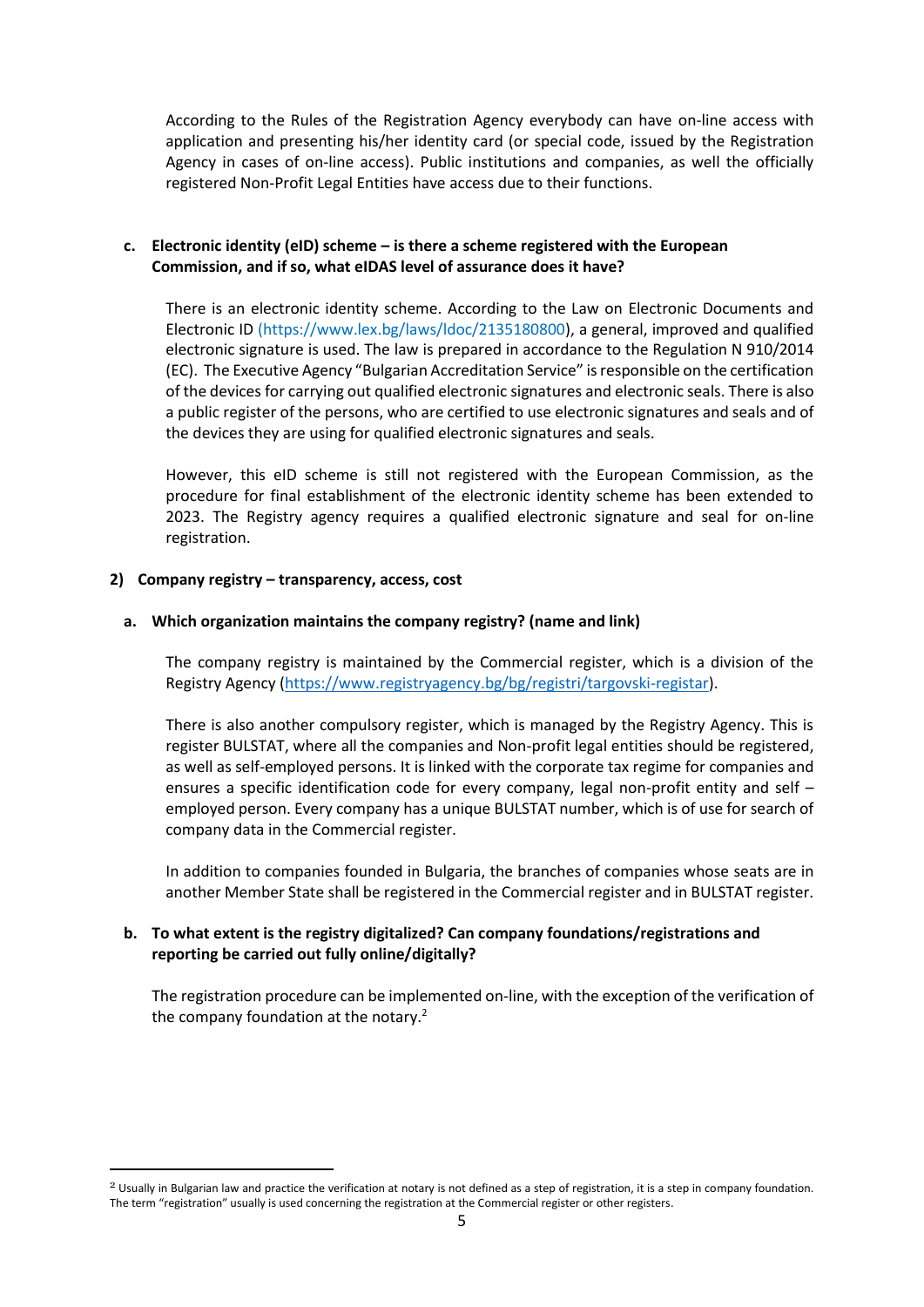The verification of the company foundation at the notary is compulsory for general partnerships and limited partnerships. For the Limited Liability company only the verification at the notary of the signature of agreements and declarations of the person, appointed as a manager are compulsory. For the Joint Stock corporation, verification at the notary is compulsory for the signatures of the agreements and declarations of the board members (board of directors or supervisory and managing board).

The online registration fee, envisaged by the Registry Agency is lower than the usual fee. Some of the documents can only be presented on-line for example for documents for Joint Stock corporations or Limited Partnerships with shares. The annual financial reports and annual reports of the companies should also be submitted on-line.

All information and documents are preserved on-line. The Registry Agency provides information on all the registered companies to the National Revenue Agency and to other institutions.

#### **c. Are bulk downloads of the entire list of registered companies possible?**

Bulk downloads of the entire list of registered companies are not possible. Searching for data not older than 30 days is possible and then the list of companies and some basic information on them can be downloaded. These include:

- the name (both spelled in Bulgarian and in Latin letters);

- date of foundation;

-data on the business (scope of activity);

-address of the seat;

-name/s of the owner and manager/s or representative/s;

- volume of the capital due to the founding documents;

-common identification code (BULSTAT).

However, particular documents, like the foundation contract, declarations, protocols etc., can be downloaded with representation of special code, issued by the Registry Agency, electronic signature or special code for access to the data of the National Revenue Agency.

Information could be downloaded for the following cases:

*-general registration data: registration of new companies, registration of dissolutions;*

*-registration of change of circumstances (change of capital, change of owners etc.); - registration of reports (annual report, accounting report etc.);*

*-registration of bankruptcies and liquidations;*

*-registration of transformations, including CBM, establishment of European economic interest grouping, European companies and European cooperative societies*

# **d. Does the registry have search features beyond the name of the company or person (e.g. by sector or employee size)**

These is not possible by the normal means of access. Such information may be obtained in case of application for a special preparation of the data.

#### **e. What is the typical cost of downloading a document from the registry?**

For annual access to all information in both the Commercial register and the register for nonprofit legal entities the cost is 100 BGN (50 Euro).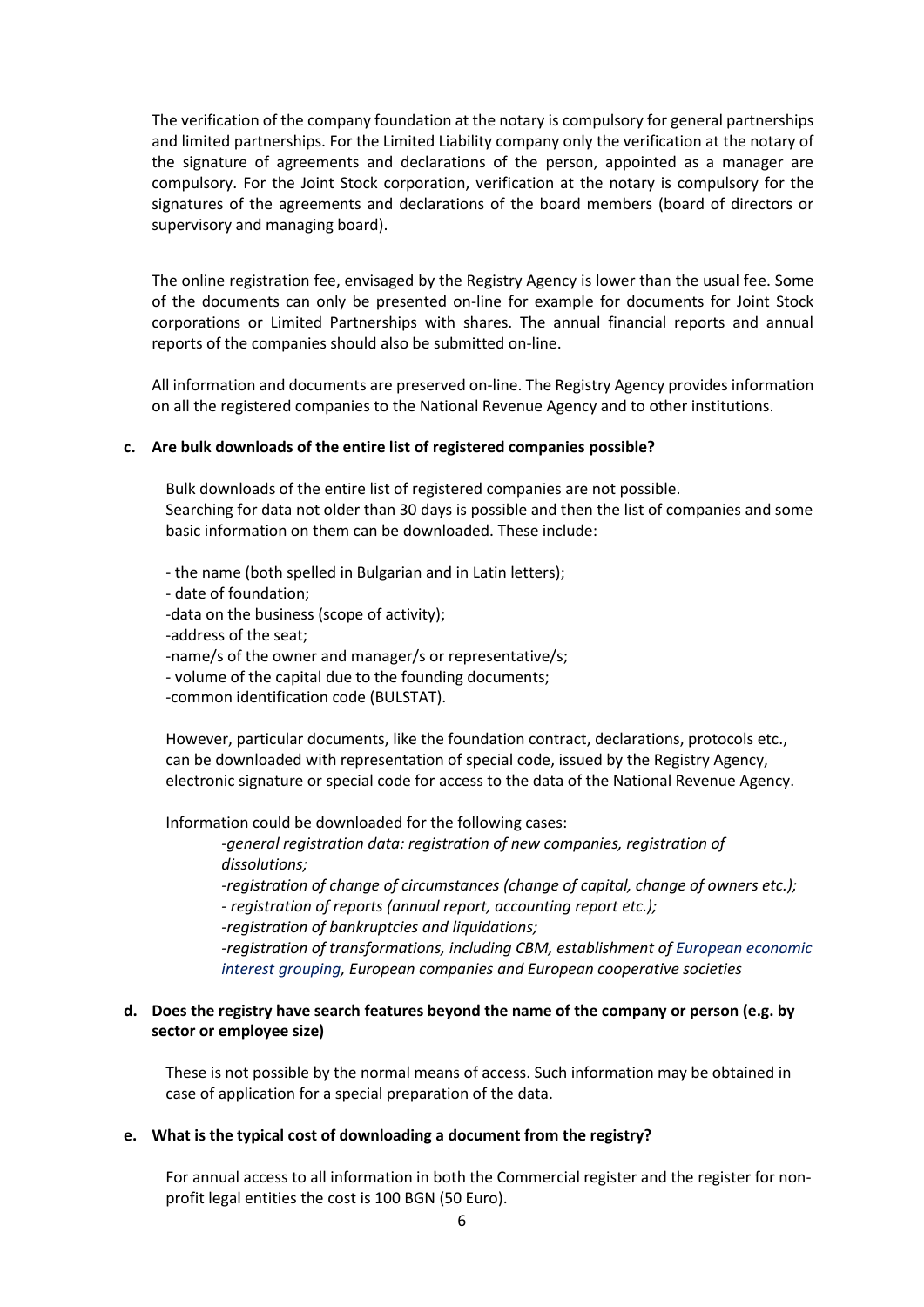For special services the minimum cost is 100 BGN (50 Euro)

Access to information concerning particular registrations, without details. This means subscription for regular general information on registration procedures. For exampleinformation on registration of: new company, company transformation, bankruptcy, dissolution, liquidation etc. The usual price is 0,40 BGN (0,20 Euro) per case

#### **f. Is there information on employment levels beyond what is contained in annual accounts?**

No - usually such information can be found in the register only if it is put into the annual reports or annual financial reports of the companies. Sometimes the number of employees is mentioned, but many of the reports do not contain such information.

# g. **Information on European company forms and EU reorganizations (CBM) - is a search possible for companies with the SE legal form or companies reorganized through a CBM?**

Currently there is no special mechanism to search for European company forms and EU reorganization (e.g. CBM) in the register, except search on the base of criteria "transformation", where all the transformations are listed.

# **3) Firm foundations**

# **a. What authority or organization is responsible for registering new companies (with link)?**

The authority is the Registry Agency - Commercial register [\(https://www.registryagency.bg/bg/registri/targovski-registar\)](https://www.registryagency.bg/bg/registri/targovski-registar).

# **b. What are the steps needed to found and register a new company? To what extent can these happen digitally?**

The steps are as follows:

-Decision on founding new company, which is taken by the future owners or partners; -Preparing contract or act on foundation and verification at notary. Various forms of companies have various regimes of verification at notary; -Preparation of all the required documents;

-Procedure of registration at the Commercial register

The application for the registration should include:\*

- *- data on the applicant - names, ID data, addresses;*
- *- business name of the company;*
- *- data on the registration procedure: foundation of company;*
- *- data on the business (subject, sector/s, scope of activity);*
- *- the amount of the firm's capital; the number of shares of all the partners;*
- *- a statutory declaration/affidavit, signed by the executive director, sole entrepreneur, proxy*

*or other person, according to the envisaged in the law cases* 

The act of foundation should be in original or with copies, verified by notary.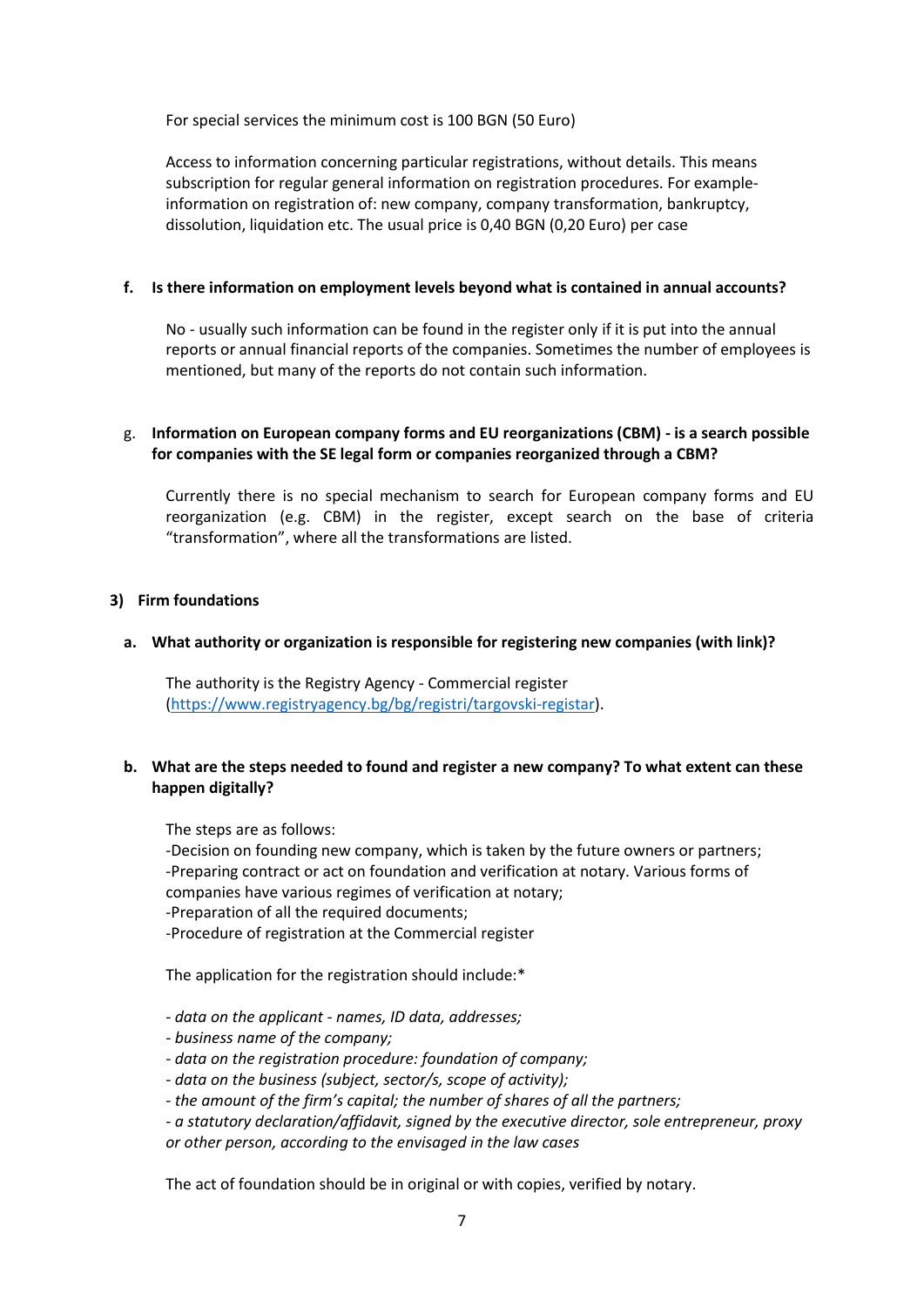The documents can be submitted on-line

Note: In cases of changes, which shall be registered, the application shall contain the subject of registration: changes of ownership; changes of capital; merger; acquisition; other form of restructuring/transformation; bankruptcy; liquidation; dissolution etc.

# **c. What checks (if any) are done on the authenticity of documents, identity of founders, record of founders (e.g. disqualification as directors) and beneficial owners**

#### **i. By registration authority**

Checks are made on the authenticity of documents, the identity of founders, record of founders are made on every registration application. Another check made by the registration authority concerns whether any of the owners have participated in a company which is insolvent or bankrupt.

The registration authority shall make separate checks on the applications concerning the registration of the beneficial owners (according to the Law on Measures Against Money Laundering and Law on the economic and financial relations with the companies, registered under preferential tax regime jurisdictions, the persons, related to them and their beneficial owners) [\(https://www.lex.bg/bg/laws/ldoc/2136014509\)](https://www.lex.bg/bg/laws/ldoc/2136014509).

#### **ii. By notaries**

Notaries usually check the identity of the owners, in case of the foundation of a new company or changes in the ownership, and the authenticity of documents.

Note: Notaries are listed in the Law on the measures against money laundering among the institutions, companies etc., who are responsible to make checks concerning possible money laundering. These especially concern cases when their clients have to pay more than 15 000 Euro (approximately. 30000 BGN) by bank transfer or purchases exceeded 5000 Euro (approximately 10000 BGN) in cash. [\(http://bcnl.org/en/legislation/law-for-the-measures](http://bcnl.org/en/legislation/law-for-the-measures-against-money-laundering.html)[against-money-laundering.html\)](http://bcnl.org/en/legislation/law-for-the-measures-against-money-laundering.html)

#### iii. **By "facilitator" companies (foundation agents**)

Note: According to the available resources, foundation agents are not compulsory according to the Bulgarian law. In some cases the partners could hire such person (consultant, facilitator) or company, involved in such activities.

Usually this is doing by companies or physical persons, providing legal consultations, but economists or financial experts could be also involved. These could happen in case of mergers (including CBM), when the single companies' owners or/managers don't know each other.

They play a role mainly in cases of CBM or registration of branch of foreign companies. They could be used in cases of foundation of new companies or domestic /local mergers, but they are used rarely, as participating partners prefer to avoid additional expenses. The other reason is that usually local company owners and managers don't think this kind of assistance is necessary for them.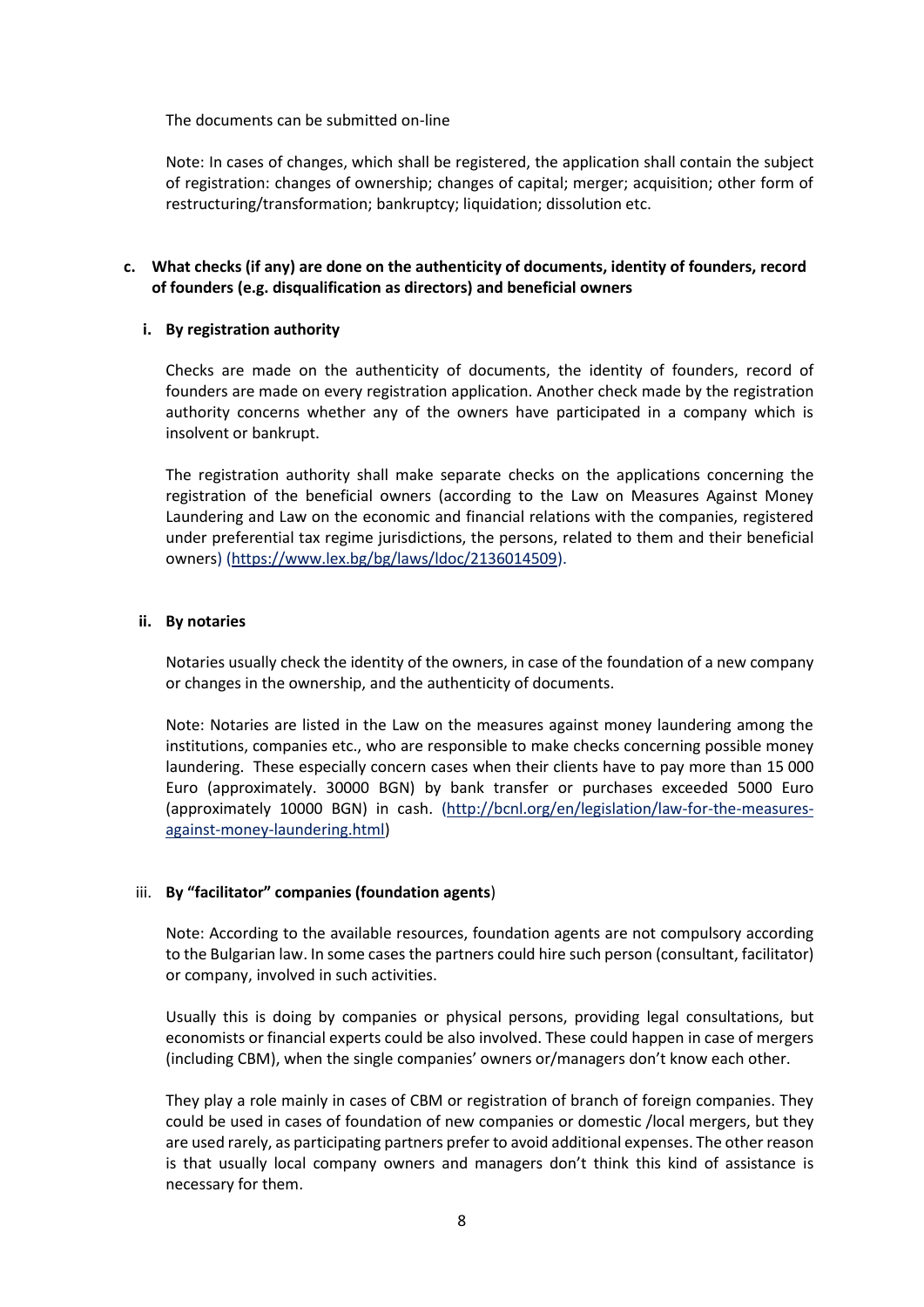Note: Persons and companies providing legal services and/or providing services concerning company foundation, registration etc. are also listed in the Law on the measures against money laundering, among the persons and legal entities who are responsible for making checks concerning possible money laundering. The requirements concerning them and rules on their activity are similar to those for notaries. [\(http://bcnl.org/en/legislation/law-for-the](http://bcnl.org/en/legislation/law-for-the-measures-against-money-laundering.html)[measures-against-money-laundering.html\)](http://bcnl.org/en/legislation/law-for-the-measures-against-money-laundering.html)

The responsibility to make checks concerning possible money laundering is also related to the persons who provide special services, like providing addresses for registration of company seats, renting out offices or estate property, intermediation and management and other services.

[\(http://bcnl.org/en/legislation/law-for-the-measures-against-money-laundering.html\)](http://bcnl.org/en/legislation/law-for-the-measures-against-money-laundering.html)

#### **4) Cross-border Mergers (CBMs)**

# **a. Which authority is responsible for the pre-merger certificate (outbound CBMs), which authority is responsible for approving the merger (inbound CBMs)? (name and link)**

Pre-merger certificate:

There are pre-merger requirements based on the Commercial Law and Law on the Commercial Register <http://www.bulgaria-commercial-law.bg/commerce-act.html>

Note: Transformation may not be carried out in case a participating company whose seat is in the Republic of Bulgaria owns land, and the newly incorporated company or the recipient one has its seat outside the Republic of Bulgaria. The said prohibition shall be applied according to the terms, ensuing from the accession of the Republic of Bulgaria to the European Union.

The common draft merger terms shall be examined/audited with regards to each merger or merged company having a seat in the Republic of Bulgaria by a specified examiner (auditor/inspector) appointed by the managing body of the respective company. At the joint request of all merging and merged companies the registry officers at the Registry agency may appoint a common examines for all merging and merged companies, including those with a seat in other Member States.

The examiner, appointed under the terms of Commercial Law of Bulgaria, or appointed pursuant to the law of another Member State, where a merging or merged company has its seat, shall have all rights of information and shall bear responsibility under the rules of Commercial Law.

The appointed examiner shall draw up a report on the inspection intended for the partners or stockholders of the respective company. When a common examiner has been appointed, he/she shall draw up a common report for all companies. The report of the examiner shall contain information on the capital and an assessment of whether the ratio of exchange stipulated by the contract or the draft terms of transformation is adequate and reasonable. Inspection of the merger shall not be carried out if all partners or stockholders in the transforming and recipient companies have given their written consent thereto.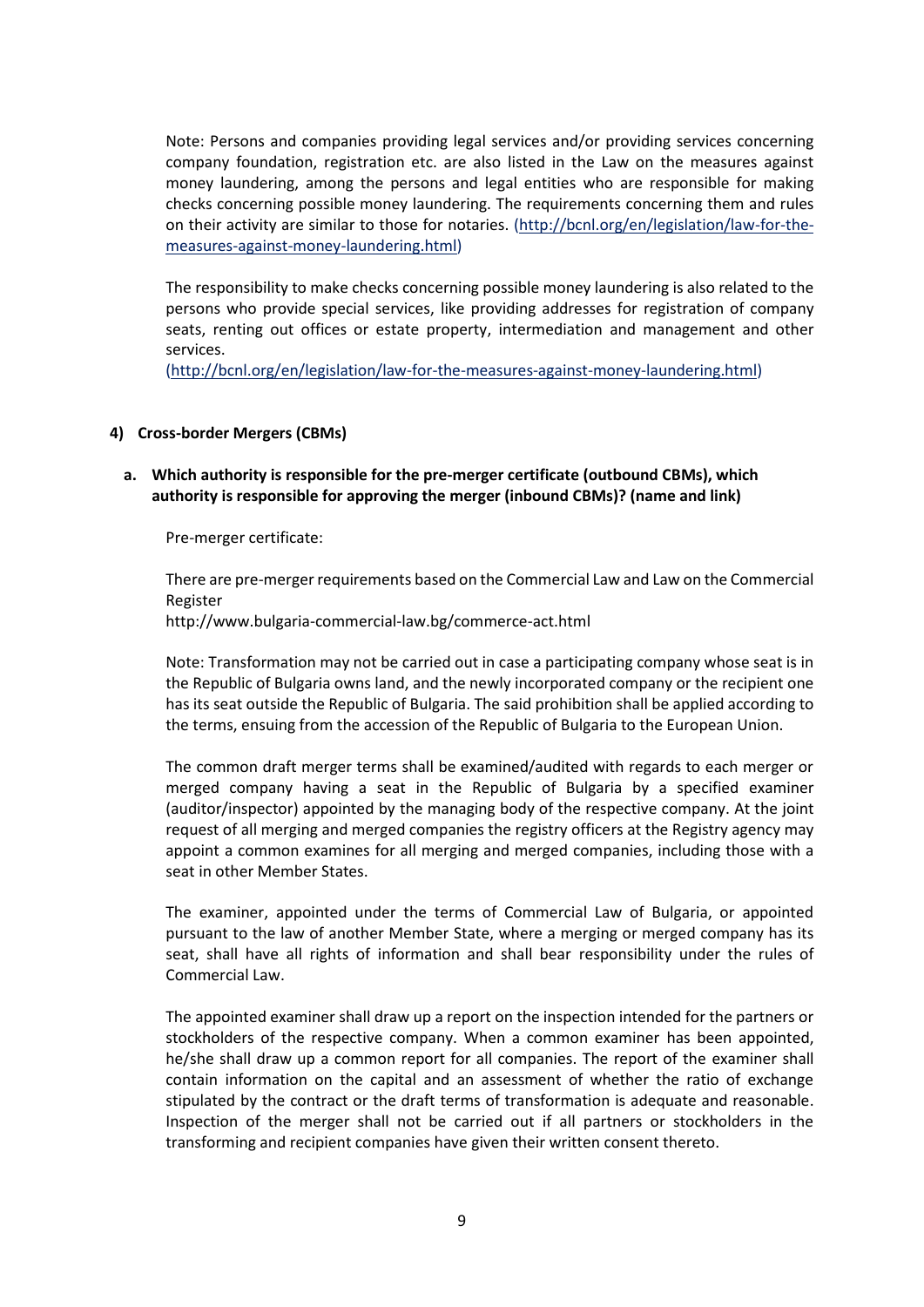Submitted at the disposal of the partners and stockholders, prior to adopting the decision for transformation, shall be:

*1. the contract or the draft terms of transformation;*

- *2. the report of the managing body;*
- *3. the report of the examiner /inspector;*

*4. the annual financial reports and the reports on the activity of all transforming and recipient companies for the latest three financial years, if any;*

*5. the balance sheet*

*6. the drafts for a new company contract or statutes of each of the newly established companies, respectively of amendments and supplements of the statutes or of the company contract of each of the transforming and recipient companies.*

Mergers are approved by the Registry agency (Commercial register)

The managing body of the newly incorporated or the recipient company having a seat in the Republic of Bulgaria shall declare the merger or consolidation for entering in the commercial register. The check by the Registry agency should contain:

Whether the requirements of the Regulation 2157/2001 (EC) are covered and whether the companies, founding the new company have covered these rules; whether the requirements of the Bulgarian law are implemented.

Note: In case the recipient or the newly incorporated company has its seat in another Member State, the managing body of each of the transforming companies with a seat in the Republic of Bulgaria shall request from the commercial register the issue of a certificate of the legality of the transformation with regards to the said company. Attached to the request shall be the decision on transformation, the consents as per the CL of Bulgaria, the examiner's report and proof that the decision has been taken according to all requirements of the law, as well as a declaration that the company does not own land in accordance with the prohibition set out in CL of Bulgaria.

# **b. What personnel capacity/qualifications does the authority/ies listed above (organization(s) granting the pre-merger certificate + approving merger) have?**

The examiner/auditor shall be a certified auditor and cannot be a person who was an auditor of any of the companies participating in the merger in the last two years; furthermore, they cannot be appointed to be their auditor in the next two years.

There requirements on the personnel of the Registry Agency who are especially hired for registration of companies: education in law, capacity/right to be lawyers, and at least 3 years practice /length of service as lawyers.

#### **c. What (if any) anti-abuse checks are made?**

#### **i. Purpose of reorganization**

The purpose of reorganization shall be mentioned in the merger report/s. Where a newly incorporated company by merger has its seat in the Republic of Bulgaria or where in case of merger the capital of the recipient company with a seat in the Republic of Bulgaria is increased, the examiner shall also draw up a report concerning the examination of the capital.